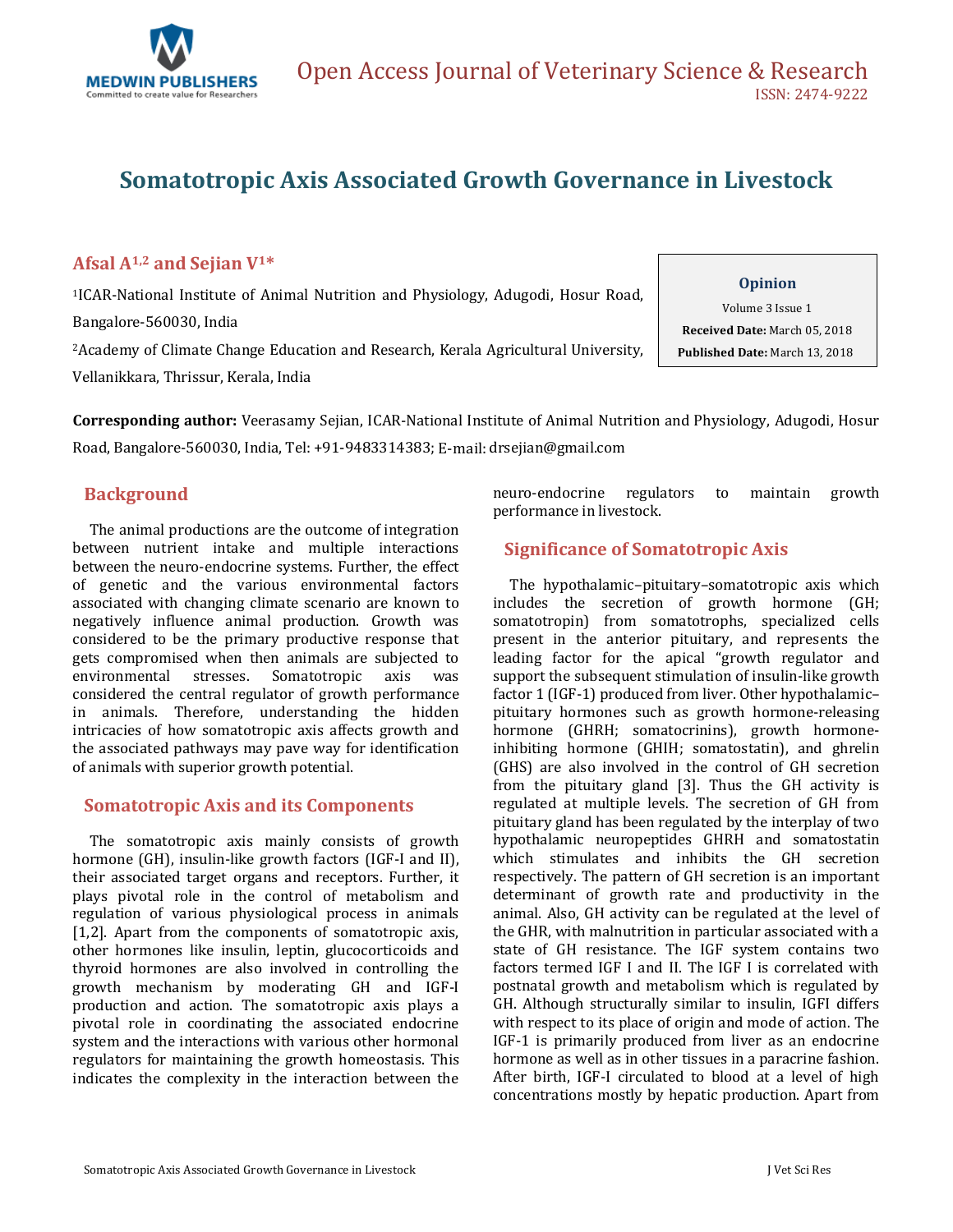these regulators, few insulin like growth factor binding proteins (IGFBP) have also been identified. These IGFBPs play a major role in transporting IGFs in the circulation to the target tissues and modulation of IGFs action by controlling their access to specific receptors. The production and action of GH and IGF1 mainly depends on the nutritional status of the animal [4,5]. The nutritional status of an animal can be identified through modulation of tissue sensitivity to GH. Hence, nutrition could be considered as a primary factor in determining growth and the regulation of the somatotropic axis in the postnatal ruminant animals

#### **Nutritional Status and Somatotropic Axis**

 The nutritional stress affects the somatotrophic axis related gene expression and endocrine regulation in farm animals. Nutritional status plays a major role in regulating the levels of GH, IGF-I, and their respective binding proteins and receptors. The reduced feed intake can also affect the plasma GH concentrations and ultimately result in the reduced metabolic clearance rate of GH. Further, the metabolic clearance of GH was also regulated by the GH associated feedback mechanisms as well as the altered properties of GHRs. Also, both moderate and severe food restrictions finally result in a decrease of plasma IGF-I concentrations. Dietary protein supply seems to be the limiting factor for maximal stimulation of IGF-I plasma concentrations. Nutritional restriction and post-partum negative energy balance generally result in a decrease in the concentration of both circulating IGF-I and IGFBP-3 which is due to lower hepatic synthesis. Further leptin hormone also was found to play a significant role in controlling the growth performance of the animals. The reduced leptin concentration in feed restricted animals could be activate the appetite center in the hypothalamus and stimulate feed intake and initiate adaptive mechanisms by synthesizing glucocorticoid production to favor hepatic gluconeogenesis and also decrease thyroid activity to maintain the homeostasis in animals [4].

## **Somatotropic Axis Associated Biological Markers for Growth Potential**

 Ghrelin is known to be important in the control of GH secretion and feeding behavior. Moreover, the nutritional status of an animal is at stake, the level of ghrelin increases, and it has an orexigenic effect in stimulating the appetite center to increase the GH concentration [6]. Furthermore, the increased ghrelin concentration also was found to be associated with the upregulation of GH gene. Nutritional stress also influences the GH expression in the pituitary and GHR gene expression in the liver. The

IGF-1 hormone level is an indicator of nutritional status in many species and the nutrient restriction was associated with a marked decline of circulating IGF-1 in livestock [7]. It has anabolic effects which ultimately mediate the changes in growth and metabolism under different nutritional status. From the above facts it is evident that ghrelin, GH and IGF-1 may serve as ideal indicators of nutritional status in farm animals.

 Blood leptin levels also respond to changes in nutritional status in livestock. Leptin has multiple roles in regulating physiological and behavioral responses of the animal. Also, it plays a pivotal role in control of body growth and adaptation. Leptin serves as a unique nutritional cue to reflect the status of growth axis [8]. The high leptin levels were observed to inhibit the feed intake through binding to specific receptor in the hypothalamus. Also, the respiration rate and rectal temperature are identified as physiological markers for assessing the nutritional status in animals. T3 (Triiodothyronine), T4 (Thyroxine) and cortisol are the metabolic and stress relieving hormones which are produced from the thyroid and adrenal gland respectively. These endocrine variables also may directly reflect the nutritional status of the animals indicating that these variables also could serve as markers for nutritional stress. Finally, few cellular markers such heat shock protein 70 (HSP70) and HSP90 also were established to be upregulated during nutritional stress [9]. Therefore, these genetic traits also could be considered reliable molecular markers for nutritional stress in livestock.

#### **Way Forward**

 Somatotropic axis was established to be the primary control centre for regulating growth performance in livestock. There are several endocrine product from this axis which plays vital role in governing the growth mechanisms. Several endocrine and genetic variables such as GH, IGF-1, ghrelin, leptin, T3, T4, HSP70 and HSP90 were established to be the biological markers for depicting the growth status of the animals [9,10]. Although sufficient information available in establishing the roles of these variables in regulating the growth, still there are unidentified pathways associated with growth axis. Further, the interrelationship among these endocrine and genetic variables in governing the growth mechanisms in farm animals has not been elucidated. Advanced biotechnological tools such as functional genomics, microarray technology, whole transcriptome analysis, whole genome association studies and next generation sequencing technology offers huge scope for establishing these hidden intricacies and various